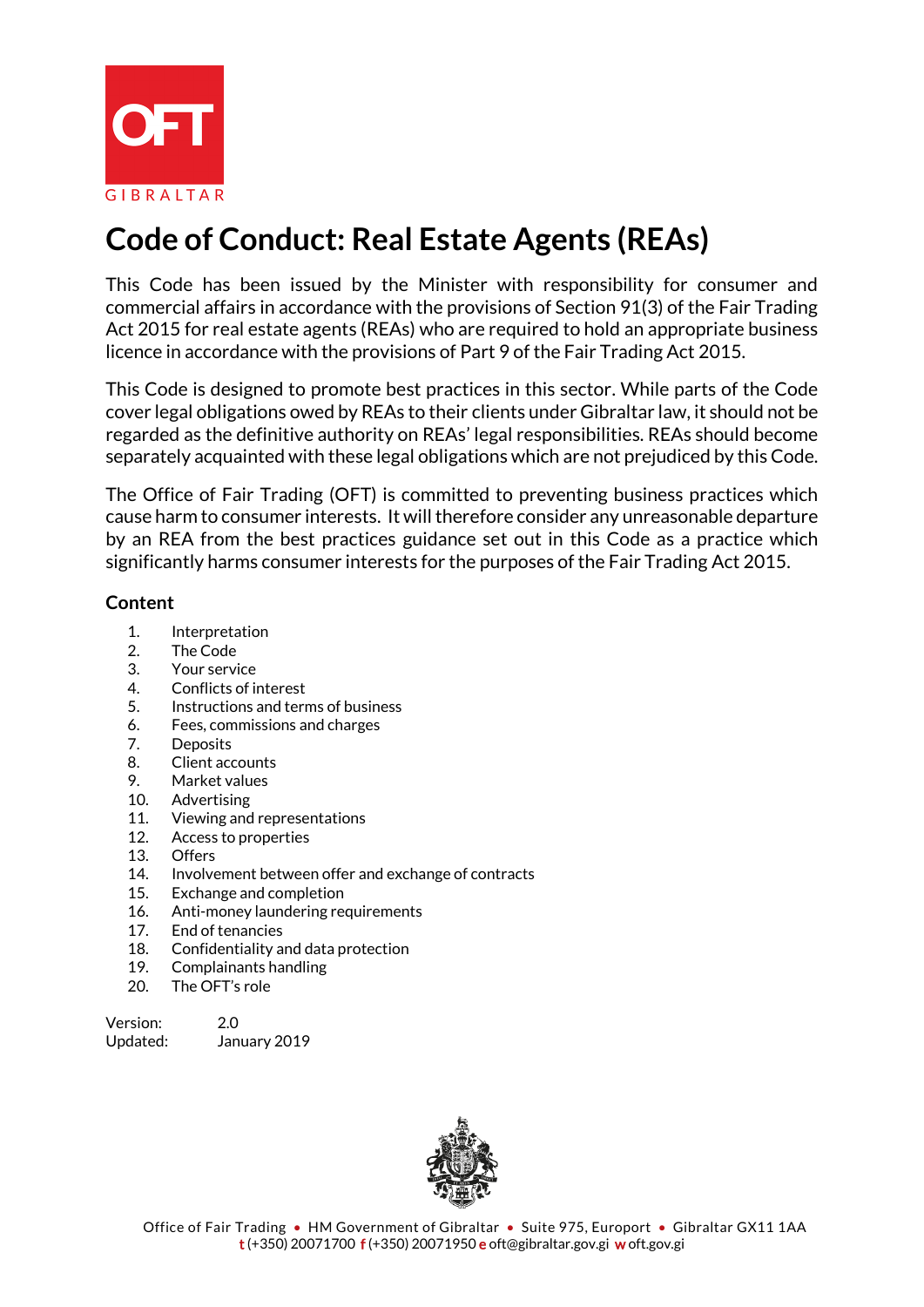

## **1. Interpretation**

- a) This Code is addressed to all REAs conducting business in Gibraltar and all references in this code to 'you' and 'your' should be interpreted as such.
- b) All references in this Code to communications in "writing" shall include e-mail.

## **2. The Code**

- a) You should have available, free of charge, copies of this Code to give to clients on request at your offices and on your website.
- b) You should provide every client with a copy of this Code with your Terms of Business (see code 5) before entering into a formal binding relationship with them.
- c) You should ensure that all your staff are fully conversant with all aspects of this Code and their legal responsibilities, and observe these in all their dealings with your clients.
- d) You may use and display material promoting this Code. Any promotion involving the use of the OFT's logo should be approved by the OFT in advance.

#### **3. Your service**

- a) You should provide a service to clients and consumers consistent with fairness, integrity and best practice and in keeping with the legal obligations owed by you to your client.
- b) You should immediately recognise who your client is and who you owe your contractual obligations to.
- c) Upon recognising who your client is you should ensure you understand your legal obligations and duties of care to act on their behalf and in their best interest avoiding conflicts at all times (see code 4).
- d) You should not seek business by methods that are oppressive or involve dishonesty, deceit or misrepresentation.
- e) You should treat all parties involved in transactions fairly and with courtesy.
- f) You should deal with all correspondence with your clients as promptly as possible and, in any event, within the following time limits:
	- i. An acknowledgement shall be sent not later than 7 days from the date of receipt of correspondence; and
	- ii. A detailed reply, or a reply containing a detailed explanation for any delay, shall be sent not later than 14 days from the date of receipt of correspondence.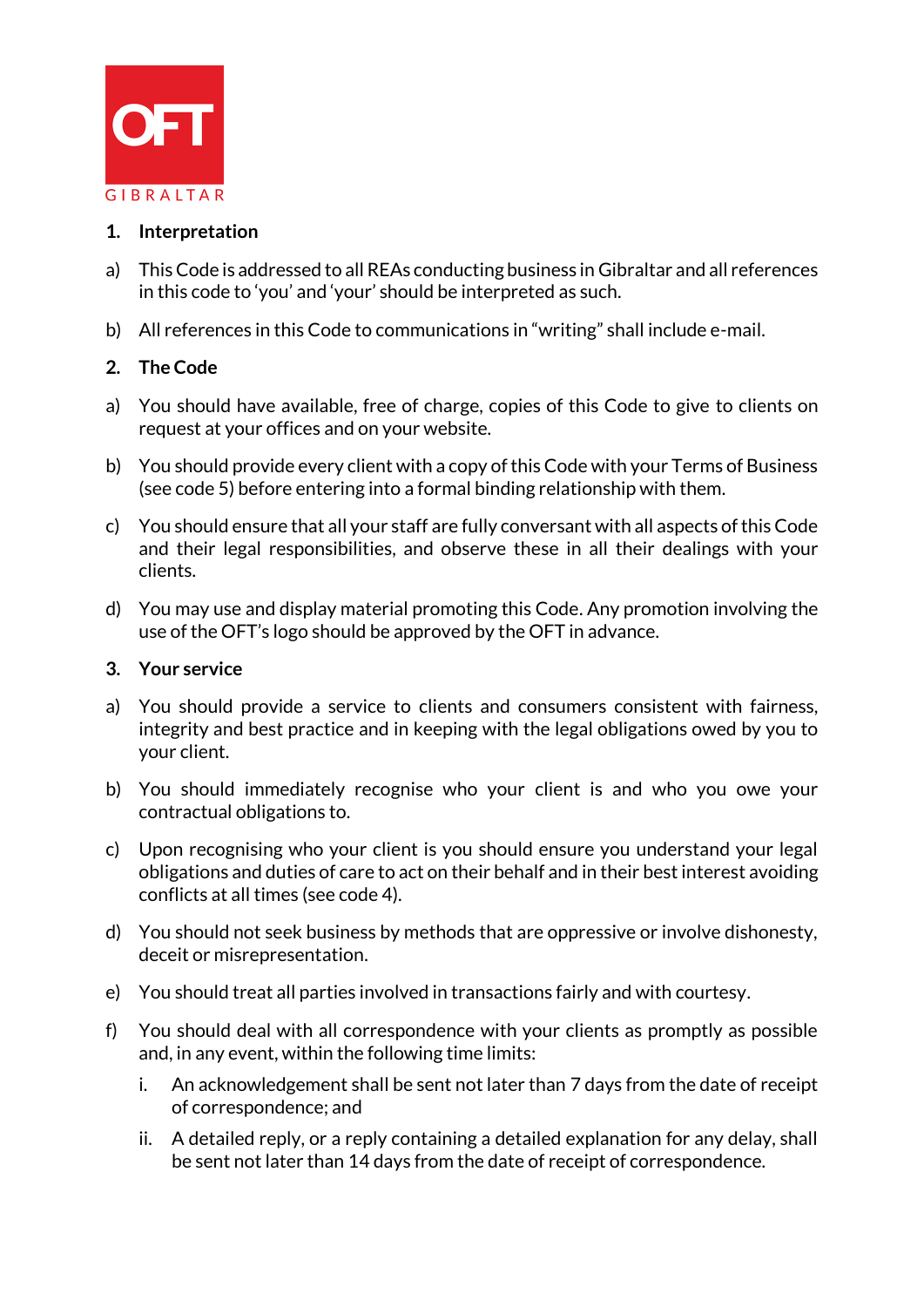

#### **4. Conflicts of Interest**

- a) You should avoid any conflict of interest. You should disclose at the earliest opportunity in writing to your client or any relevant third party any existing or potential conflict of interest.
- b) If you are dealing with a property that is:
	- i. owned by you, an employee or an associate; or
	- ii. in which you, an associate or an employee has an interest,

you should disclose this interest to all parties in writing, before negotiations begin.

#### **5. Instructions and Terms of Business**

- a) You should always have written terms of business signed by your client and setting out the basis of your instruction and any fees, commissions and charges which may reasonably arise (see code 6).
- b) Prospective clients must be given sufficient time to consider your terms of business before agreeing to instruct you.
- c) Your terms of business should be:
	- i. consistent with this Code;
	- ii. fair and reasonable;
	- iii. clearly presented; and
	- iv. written in plain and intelligible language.
- d) Any documentation containing standard terms or clauses that seeks to create a contractual relationship between you and your clients must clearly set out the rights and obligations of each party. Such documentation must comply with the requirements of the Unfair Terms in Consumer Contracts Act.
- e) Your terms of business should state the duration of your instruction, how it may be terminated by either party and the consequences thereof.
- f) You should give your client written confirmation of your acceptance of their instructions and written details of your terms of business. You must sign and date your terms of business before a copy is given to your client.
- g) You should always clearly explain the consequences of any contractual relationship entered between you and your client, in particular detailing any fees, commission and charges and how these may arise (see code 6).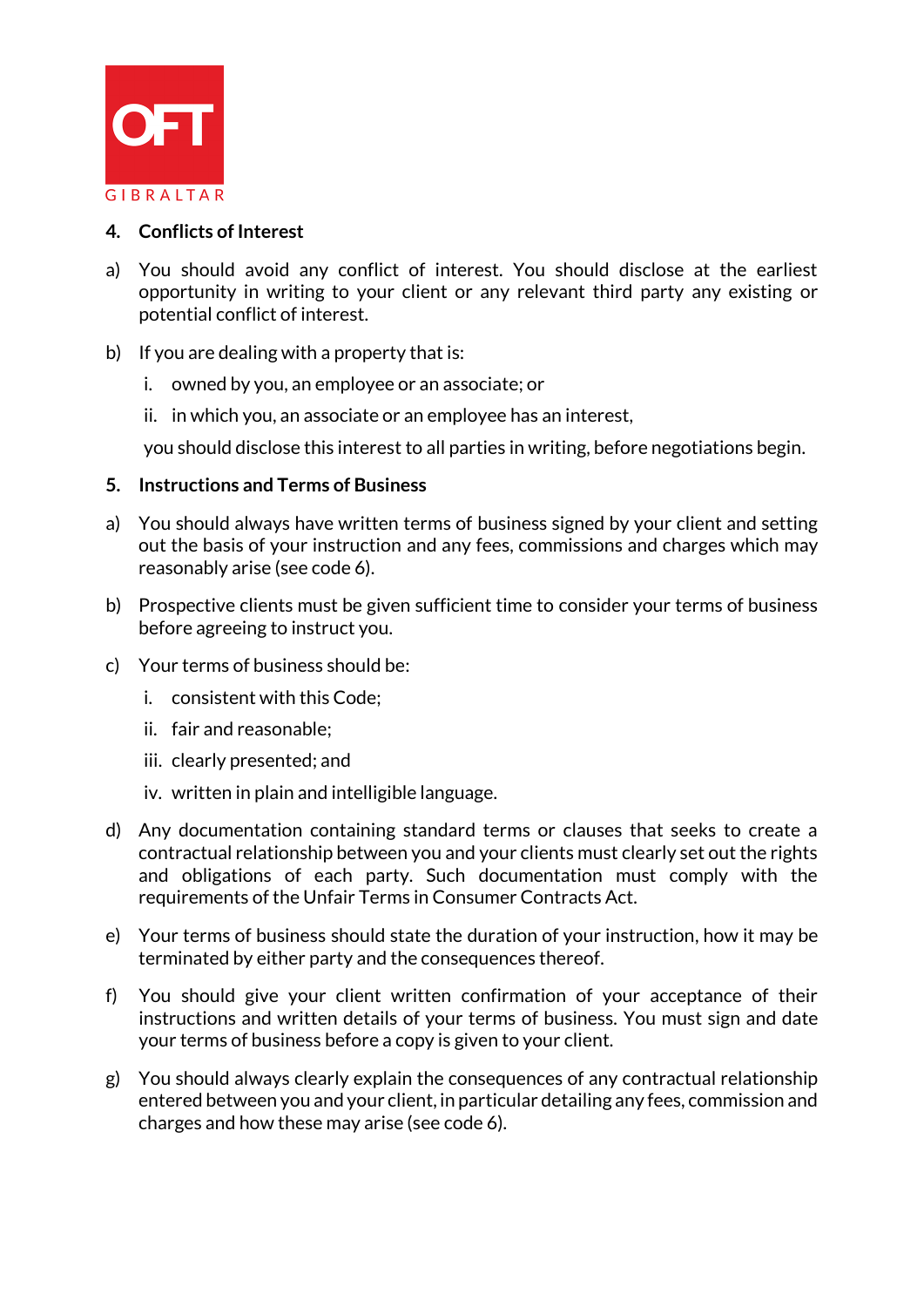

- h) If you are instructed in the sale or letting of a property you should take reasonable steps to satisfy yourself that the vendor or landlord are entitled to instruct you on behalf of all co-vendors or co-landlords.
- i) You shall not accept instructions or in any manner assist in a transaction of a property which would be in breach of the title documents to that property. Without prejudice to the generality of the forgoing this shall include the rental of co-ownership properties.
- j) You should not instruct other agencies to assist you in dealing with any property without your client's written permission. If your client gives you permission, as the instructing agent, you may be held liable for the actions of the sub-instructed agent.
- k) Any terms regarding your 'sole agency', 'sole selling rights' or similar restrictive terms should be clearly defined, expressly highlighted in the terms of business and specifically brought to the client's attention before they instruct you.

#### **6. Fees, Commissions and Charges**

- a) You should be clear and transparent with fees and avoid hidden costs.
- b) All fees, Commissions and other additional costs should be included in your terms of business. They should be fully explained and clearly and unambiguously stated in writing.
- c) Where your commission fee is a percentage you should clearly state whether your fee will vary depending on whether the agreed price is higher or lower than the asking price.
- d) Where you charge a fixed fee you should state the actual amount payable and ensure that your client understands that the fee will not vary, irrespective of the final sale price or rent.
- e) You must not make a client pay a charge or be liable for an element of your service that the other party has also been charged for in the course of the same transaction.
- f) Where you are approached by a seller who has previously instructed another agent to sell their property you must, before they are committed to another contract, explain and specifically draw to the seller's attention the potential of paying fees to more than one agent, particularly where the first agent may have introduced the property to the eventual purchaser already.
- g) When you know the property has been marketed by another agent and:
	- i. that agent may have been instrumental to the sale of the property; and/or
	- ii. there is (or it would be reasonably foreseeable that there will be) a dispute regarding which agent shall be entitled to the payment of a commission fee,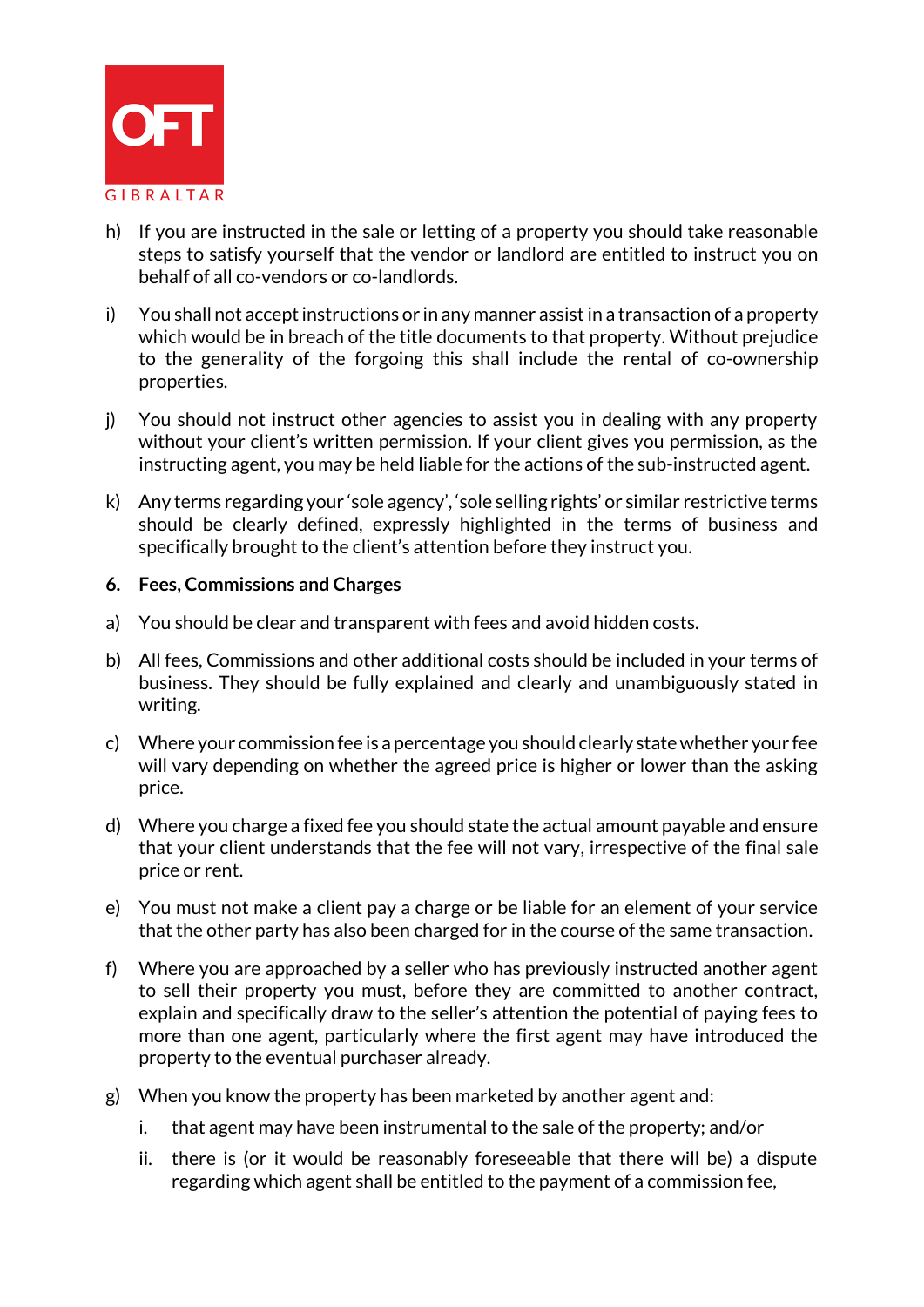

you shall communicate promptly with the other agent before marketing the property and reach an agreement in relation to which agent shall receive the relevant commission fee. Such agreement shall be reasonable and fair to the client in the circumstances. The proposed agreement, or a failure to reach an agreement, must be communicated promptly and clearly to your client.

h) Where there is a dispute with regard to any fee or commission payable you shall keep any funds held by you in escrow pending the resolution of the dispute. You shall try to resolve the dispute promptly in good faith. Where appropriate you should consider mediation.

#### **7. Deposits**

- a) A deposit is entrusted to you for safekeeping as stakeholder and should not be renamed or disguised as an introducer's fee, commission or other brokerage fee.
- b) The purpose of any holding deposit and its use must be explained before any client is committed to paying it.
- c) Before a deposit is accepted, the circumstances under which the deposit is to be held, refunded, forfeited or used towards the purchase, sale, lease, rental or tenancy agreement, or other (as the case may be) must be clearly stated in writing, agreed by the relevant parties and a copy of the agreement provided to those parties.
- d) Notwithstanding code 7 b) and c) above, you should presume that all deposits made by a consumer are to be held by you:
	- i. on a 'subject to contract' basis; and
	- ii. in your client account (see code 8),

unless the parties expressly agree otherwise in writing amongst themselves and provide you with a copy of their agreement.

- e) Subject to any express agreement between the parties or between you and your client and the parties, if for any reason, the parties do not proceed to exchange contracts in relation to a sale, purchase, lease or other or enter into a rental or tenancy agreement (as the case may be), the deposit should be returned forthwith to the payee in full without deduction or set-off.
- f) In the case of deposit held at the end of a tenancy agreement you shall comply with code 17 (c) to (e).
- g) Where a contractual arrangement between you and a landlord is terminated, and a relevant managed property is still tenanted, you must promptly tell the tenants, in writing, of the change in arrangements, including where it is proposed the deposit will be held. In such circumstances, the written authority of the tenant(s) to release their deposit to a third party must be obtained.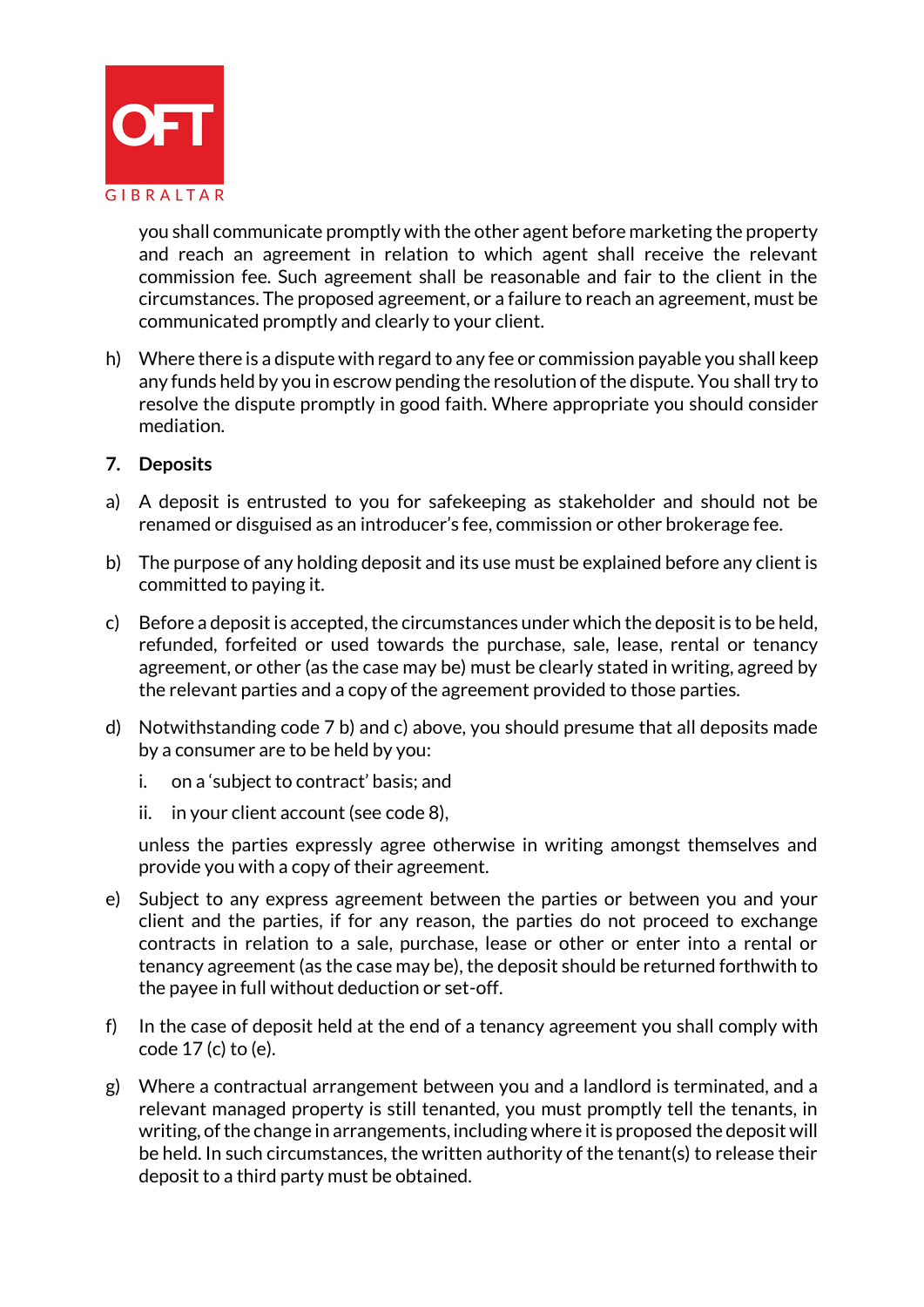

#### **8. Client Accounts**

- a) It is a legal requirement under Section 66 (2) of the Fair Trading Act 2015 to hold all deposits from clients and client monies in a separate client account.
- b) The account designated as a client account, should contain the word 'client' in the account name with the bank or building society.
- c) You should comply with the Code of Conduct for businesses handling client monies, a copy of which can be found in the 'Documents' section of the OFT's website [\(www.oft.gov.gi\)](http://www.oft.gov.gi/).
- d) Your client account or accounts should be reconciled regularly and at least monthly to your bank statements and clearly identify which client holds which deposit with you. Monies not reconciled must be investigated in a timely manner and efforts made to return money to clients where it is no longer necessary to hold a deposit.
- e) The monies contained in such client account(s) must be segregated from your office account and held to the order of the particular client.

#### **9. Market Values**

- a) When you advise a client or prospective client as to the sale or rental value of their property, your advice should be given in good faith and reflect your professional opinion.
- b) Your advice regarding market value should reflect information about the relevant property and current market conditions. Your advice should also, where possible, be supported by comparable evidence.
- c) You should never directly or indirectly misrepresent the market value of a property.

## **10. Advertising**

- a) You should not advertise any property without written permission from the owner.
- b) All your adverts should be legal and decent, and shall not be misleading.
- c) You should be able to objectively substantiate your statements.
- d) Advertised properties should be available at the time of advertising.
- e) If you intend to include material produced by a third party, you must obtain that party's written permission to do so prior to the commencement of marketing.
- f) Your website should be updated at least weekly.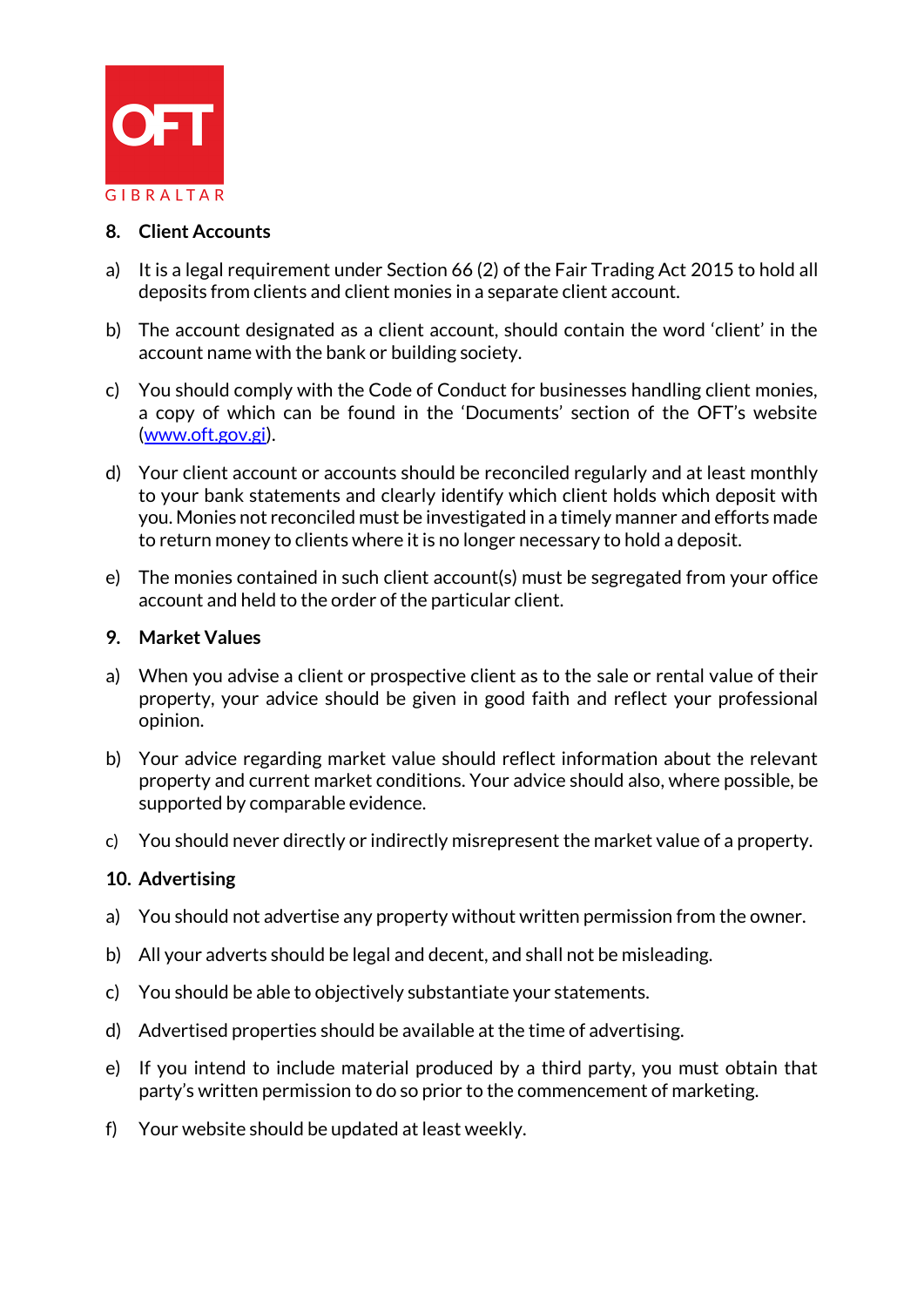

g) When an offer has been accepted subject to contract you should seek your client's instructions as to whether the property should be withdrawn from the market, or continue to be marketed. In the latter case, you should notify the prospective buyer or tenant in writing. The prospective buyer or tenant should also be informed in writing should your client first decide to withdraw the property from the market and then later decide to put the property back on the market.

#### **11. Viewings and Representations**

- a) You should take instructions from your clients as to their requirements regarding viewings, specifically whether or not they should be conducted by you.
- b) You should record any viewings that have been arranged for the property and communicate feedback from those viewings to your client within agreed timescales.
- c) Where possible, you should obtain an inventory before carrying out viewings, so that both parties are clear from the outset on what is included in the price or rent (as the case may be). You should advise your clients to formally raise in writing any notable discrepancies, deficiencies or differences identified with the inventories, within a specified period of time.
- d) When you know the property has been marketed by another agent you should establish if a potential buyer has previously viewed the property through that agent (see code  $6 f$ ) and  $g$ )).

#### **12. Access to Properties**

- a) Unless otherwise instructed by your client, if you hold the keys to the property you should be present at any viewings of the property. You should not allow a prospective purchaser or tenant (as the case may be) to visit the property without your supervision.
- b) If you are arranging for someone to view a property that is not vacant, you should agree the arrangements with the occupier (including any tenants) beforehand with 24 hours' notice, where possible.
- c) You should make sure that all the keys you have are kept secure.
- d) You should maintain records of when you issue keys and to whom, and when they are returned. These records should be kept secure and separate from the actual keys. You should only give keys to people providing you with satisfactory identification. The keys and their key rings should not identify the property address.
- e) If access to a property is required by a person on behalf of the purchaser or tenant (e.g. a surveyor, builder or tradesman) and you hold the key but are not able to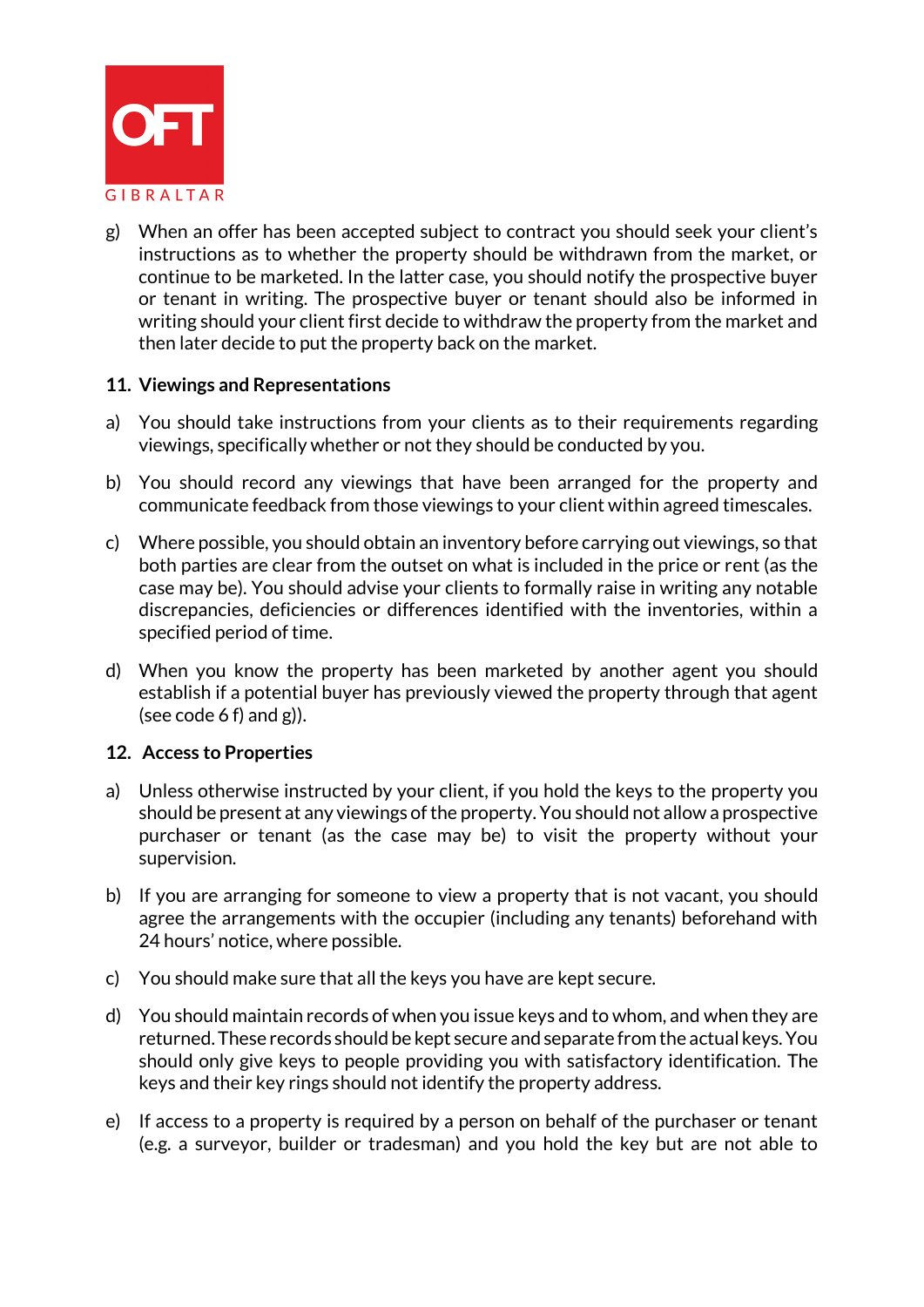

accompany that person, written permission should be obtained from the vendor or landlord before you hand over the key.

- f) You should exercise reasonable diligence to ensure that, after any visit by you, the relevant property is left as secure as you found it.
- g) Where appropriate to the services being provided, and unless you have instructions to the contrary, you must arrange for, or carry out, the final check-out as soon as is reasonably practicable after tenants vacate a property at the end of a tenancy, preferably during daylight hours. The outgoing tenants should always be offered the opportunity of being present to observe the final check-out. The check-out must be conducted thoroughly, and a sufficiently detailed report or summary prepared with specific reference back to the inventory and schedule of condition prepared prior to the tenancy.

## **13. Offers**

- a) You should notify your client as soon as reasonably possible and in any event in writing within two working days of receipt of all offers and /or responses to offers that you receive at any time up until the point at which contracts have been exchanged or a rental agreement entered into, unless the offer is an amount or type which your client has specifically instructed you, in writing, not to inform him of.
- b) Prior to the acceptance of any offer, you should take reasonable steps to ascertain the availability of the purchaser's funds and inform the vendor accordingly. Such information will include whether the prospective purchaser is relying on the sale of another property to use towards the relevant purchase and whether they require a mortgage or are cash purchasers.
- c) When an offer in respect of a sale has been accepted subject to contract, you shall clearly explain to your client:
	- i. what the next steps in the process up to completion are and what the relevant timeline is likely to be;
	- ii. if a reservation deposit is paid by the prospective purchaser, what this is for and whether it is refundable (see code 7); and
	- iii. whether the property has been removed from the market (see code 10 g)).
- d) For offers in respect of lettings you must provide the parties with a draft or specimen tenancy agreement prior to the tenant becoming liable for fees or charges associated with the rental of the property except where such opportunity is declined. Where there is to be a guarantor for the tenant for the tenancy, this facility must be extended to that person.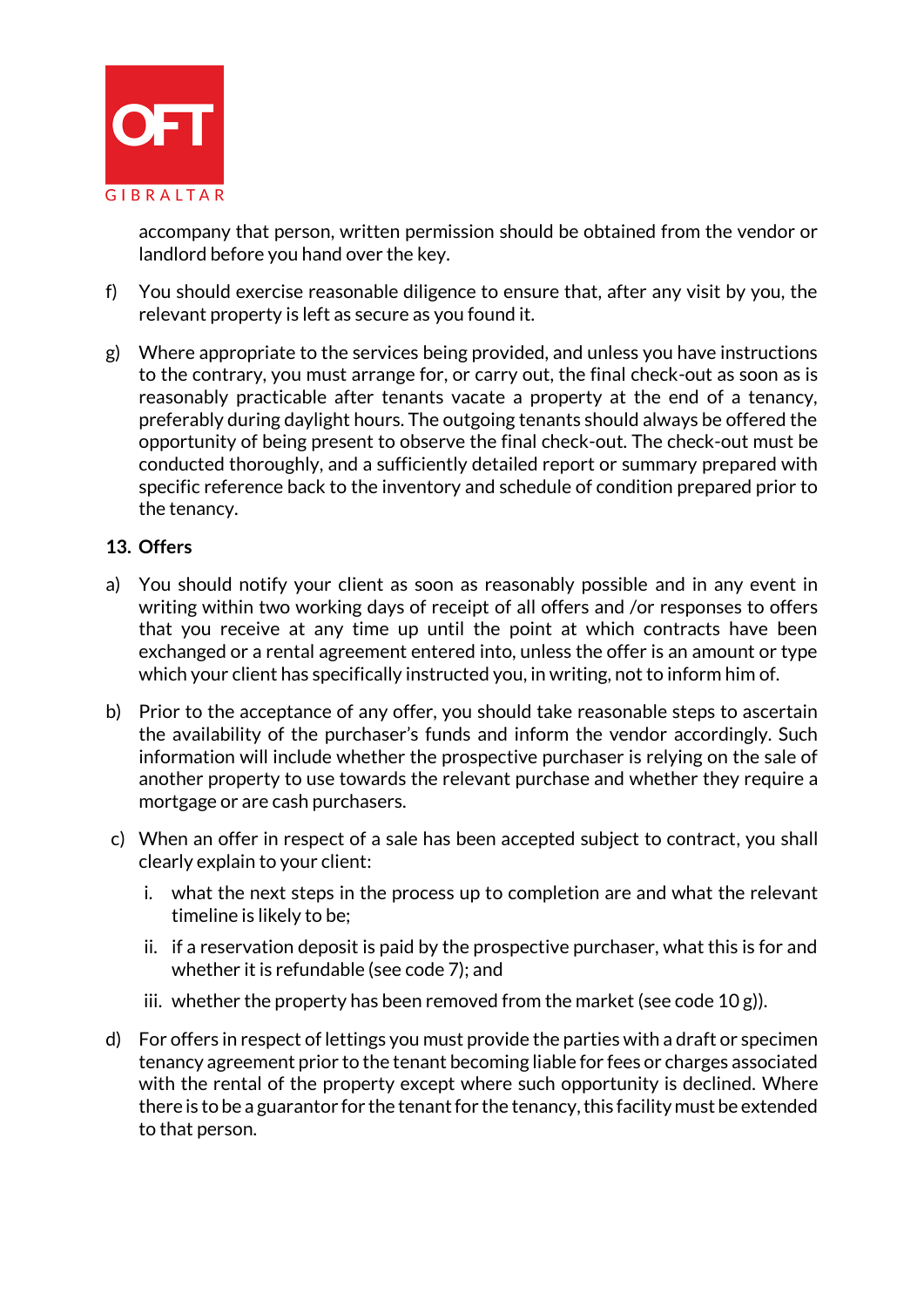

e) Once an offer is received you should comply with your anti-money laundering and combatting the financing of terrorism obligations (see code 16).

## **14. Involvement Between Offer and Exchange of Contracts**

- a) After acceptance of the offer by the vendor, and until exchange of contracts you should not influence the legal process or the mortgage lending process. Your obligations to the vendor are:
	- i. to monitor progress and keep your client up to date;
	- ii. to assist where possible, if asked; and
	- iii. to report information deemed helpful to bringing the transaction to fruition.
- b) If your client becomes involved in a contract race, they should be told promptly of the situation and given such information which comes to your attention as is consistent with your duty to the other parties.

#### **15. Exchange and Completion**

After exchange of contracts you should not give the purchaser the keys to the property without the written permission from the vendor or landlord (as the case may be) or, where applicable, their lawyer. Keys and title to the property should as a matter of good practice transfer simultaneously at completion and should be managed by the parties' respective lawyers unless agreed otherwise by the parties expressly.

#### **16. Anti-money Laundering Requirements**

- a) You shall comply with all of the requirements set out in the Proceeds of Crime Act 2015 and in the OFT's Anti-money laundering and combatting the financing of terrorism guidance notes for Real Estate Agents, copies of which can be found in the 'Documents' section of the OFT's website ([www.oft.gov.gi\)](http://www.oft.gov.gi/).
- b) You shall conduct an appropriate risk assessment of your business to determine the risk of it being used for the laundering of money and the financing of terrorism. Based on that risk you shall develop appropriate policies and procedures to mitigate and monitor that risk and to prevent the laundering of money and the financing of terrorism through your business.
- c) You shall appoint a Money Laundering Reporting Officer and shall report any suspicious activity to the Gibraltar Financial Intelligence Unit as soon as possible.
- d) You shall provide adequate training to your employees to ensure they are aware of:
	- i. their legal obligations as set out in the Proceeds of Crime Act 2015 and in the OFT's Anti-money laundering and combatting the financing of terrorism guidance notes for Real Estate Agents;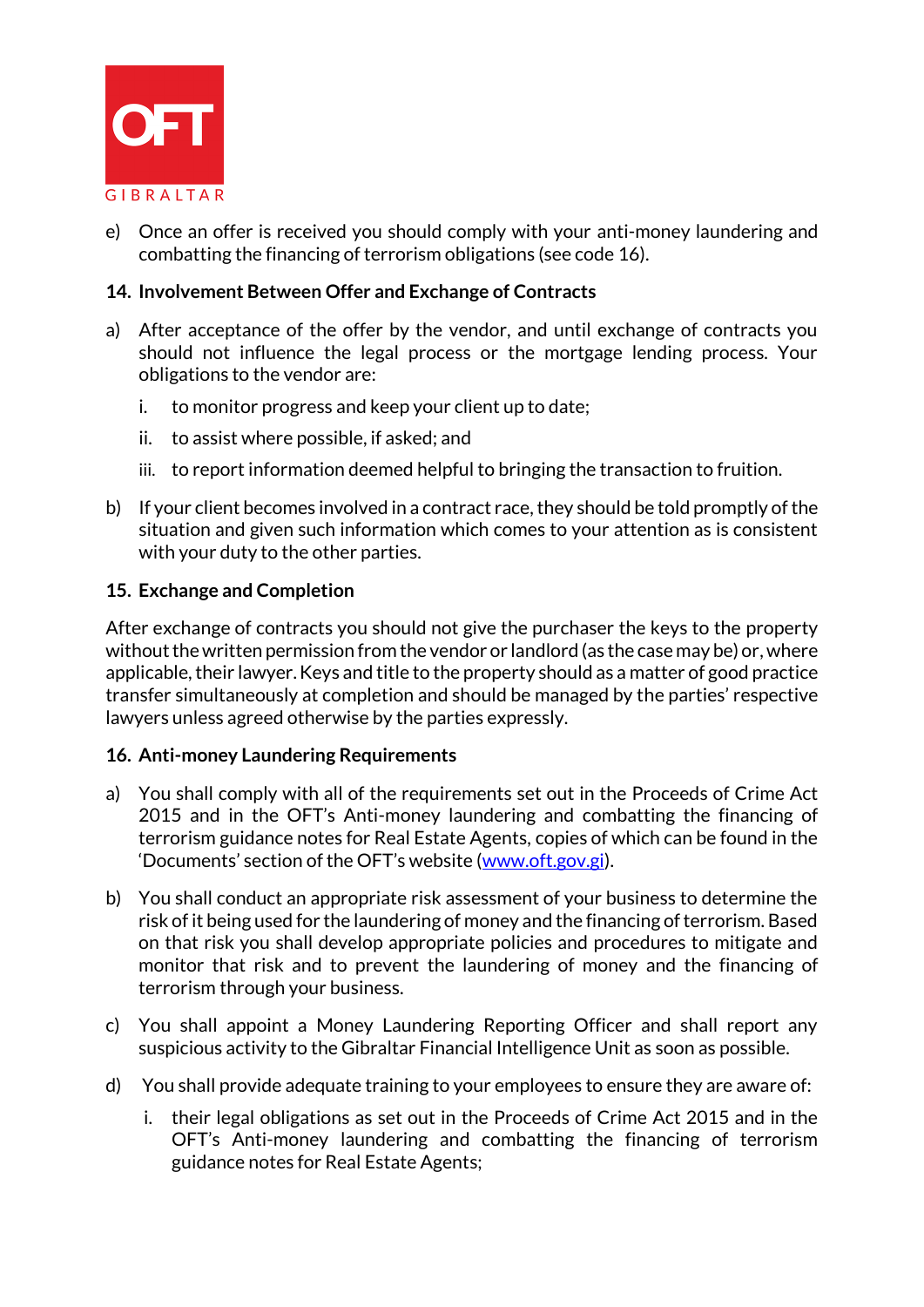

- ii. your anti-money laundering policies and procedures;
- iii. how to identify suspicious activity; and
- iv. how to report such activity.
- e) You shall carry out appropriate due diligence before entering into a new client relationship and shall carry out risk assessments prior to carrying out any transaction.

#### **17. End of tenancies**

- a) On giving or receiving notice to bring a tenancy to an end, you must provide a tenant with general written guidance as to what steps need to be taken relating to the preparation of the property for the final checkout, handover of keys and other matters.
- b) You must actively flag and draw the tenant's attention to any specific clauses or obligations within the tenancy agreement relating in particular to proposed deductions from the tenancy deposit but also for example, to specified standards of cleaning etc.
- c) Any deductions from a deposit at the end of a tenancy agreement, must be reasonable and must take account of the specific circumstances of the situation. Any holding deposit due to be returned must be repaid within 10 working days from the conclusion of the tenancy.
- d) Wherever possible, once proposed deductions have initially been raised with the parties, you must pay over to each relevant party any amount of the deposit that is not subject to a dispute, as soon as administratively practicable and in accordance with code 17 (c).
- e) You should ensure that any contractor's or supplier's quotations or receipts provide a sufficiently detailed breakdown to clarify precisely what work is to be or has been carried out and in which areas of a property. It should then be simple for all parties to assess and understand what portion of the work and costs can be allocated to the landlord or tenant in the light of the inventory, check-out report or tenancy agreement obligations.

#### **18. Confidentiality and Data Protection**

- a) You should treat all transactions and communications with your clients as confidential.
- b) You shall respect data subjects' right to privacy and follow the data protection principles set out in the Data Protection Act or other relevant legislation.